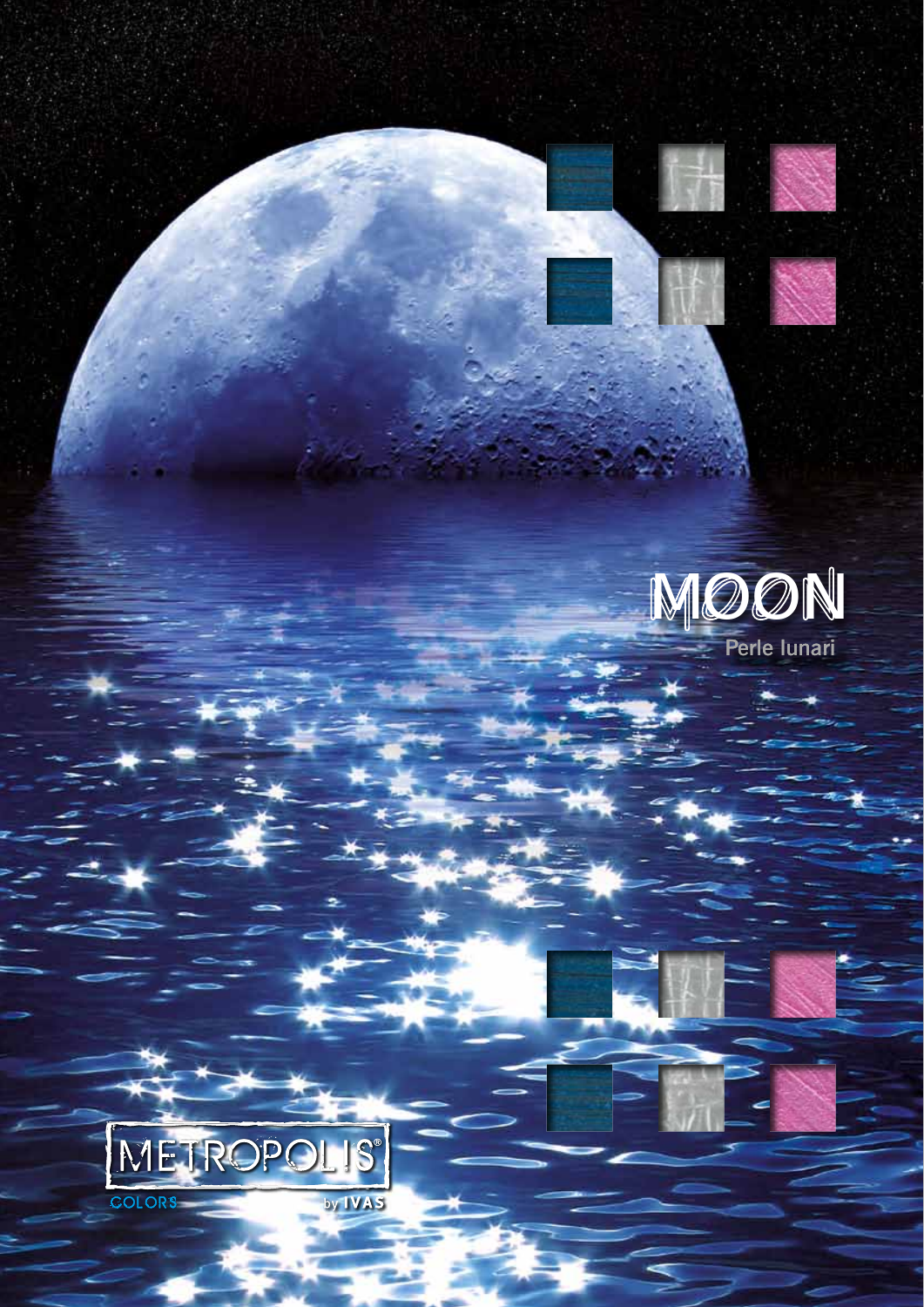**Magica luce, tempo sospeso, notte sognante: Moon** colora le pareti di perle lunari evocando il fascino, le tonalità e le suggestioni dell'astro più misterioso del cielo.

*Magic light, suspended time, dreamful night: Moon colours your walls with moon pearls evoking the charm, the shades and the emotions of the most mysterious celestial body.*

# Perle lunari

# MOON

*Mágica luz, tiempo en suspenso, noche de sueños: Moon da color a las paredes con perlas lunares, evocando la fascinaciòn, los tonos y emanaciones del astro más misterioso del cielo.*

*Lumière magique, temps suspendu, nuit rêveuse: Moon colore les murs de perles lunaires, évoquant le charme, les tonalités et les suggestions de l'astre le plus mystérieux du ciel.*

**Finitura lavabile ad effetto perlescente, semilucida, all'acqua; Per interno.**

*Water-based, washable coating, with pearlescent effect, semi- JORVÀQLVK*

*For interior use.*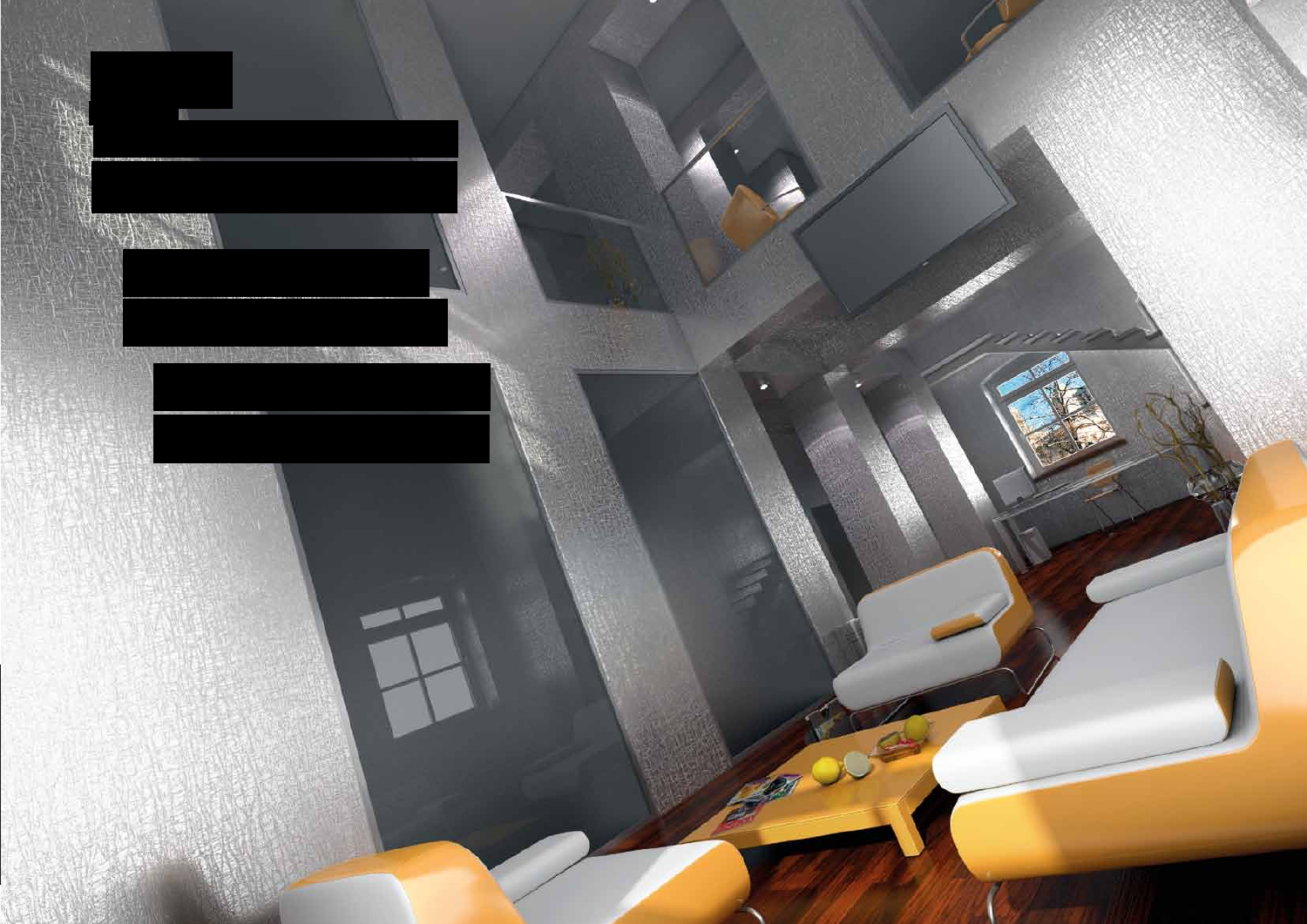**MO 31 Base argento** *- Silver base*



**MO 33** 

**Base oro** *- Gold base*

**MO 32 Base argento** *- Silver base*



**In pasticca è applicato l'Effetto Spatolato. Per modalità di applicazione vedere sul retro.** *Troweled Effect is applied on the strip. For Applying procedure see back of colour card.*



**MO 34 Base argento** *- Silver base*

**MO 35 Base argento** *- Silver base*



**MO 37 Base oro** *- Gold base*

**MO 36 Base argento** *- Silver base*





**MO 38 Base argento** *- Silver base*

**MO 39 Base argento** *- Silver base*



**MO 41 Base argento** *- Silver base*







**MO 42 Base oro** *- Gold base*

**MO 43 Base argento** *- Silver base*





**MO 45** 

**Base oro** *- Gold base*

**MO 44 Base argento** *- Silver base*





**MO 46 Base oro** *- Gold base*

**MO 47 Base argento** *- Silver base*



**Base oro** *- Gold base*



**Base oro** *- Gold base*

**MO 50 Base argento** *- Silver base*

**Esempi di applicazione** - *Application examples - Ejemplos de aplicación - Exemples d'application*



*Phase Product Tools 1* **MOON Klimt** *2 ---* **Mondrian**

For further information please refer the technical documents or the tutorial videos



**Fondo Lavabile Acqua.Pura 025 + MO 35 - Base argento / Effetto Matrix Fondo Lavabile Acqua.Pura 025 + MO 35** *- Silver base / Matrix Effect*



**Fondo Lavabile Acqua.Divina bianco + MO 68 - Base argento / Effetto Skin Washable coat Acqua.Divina white + MO 68** *- Silver base / Skin Effect*



**Fondo Lavabile Acqua.Divina IP 432 + MO 55 - Base argento / Effetto Oblique Washable coat Acqua.Divina IP 432 + MO 55** *- Silver base / Oblique Effect*



For further information please refer the technical documents or the tutorial videos

*Phase Product Tools*

*1* **MOON**

**Klimt**

*2 ---*



**Monet**

For further information please refer the technical documents or the tutorial videos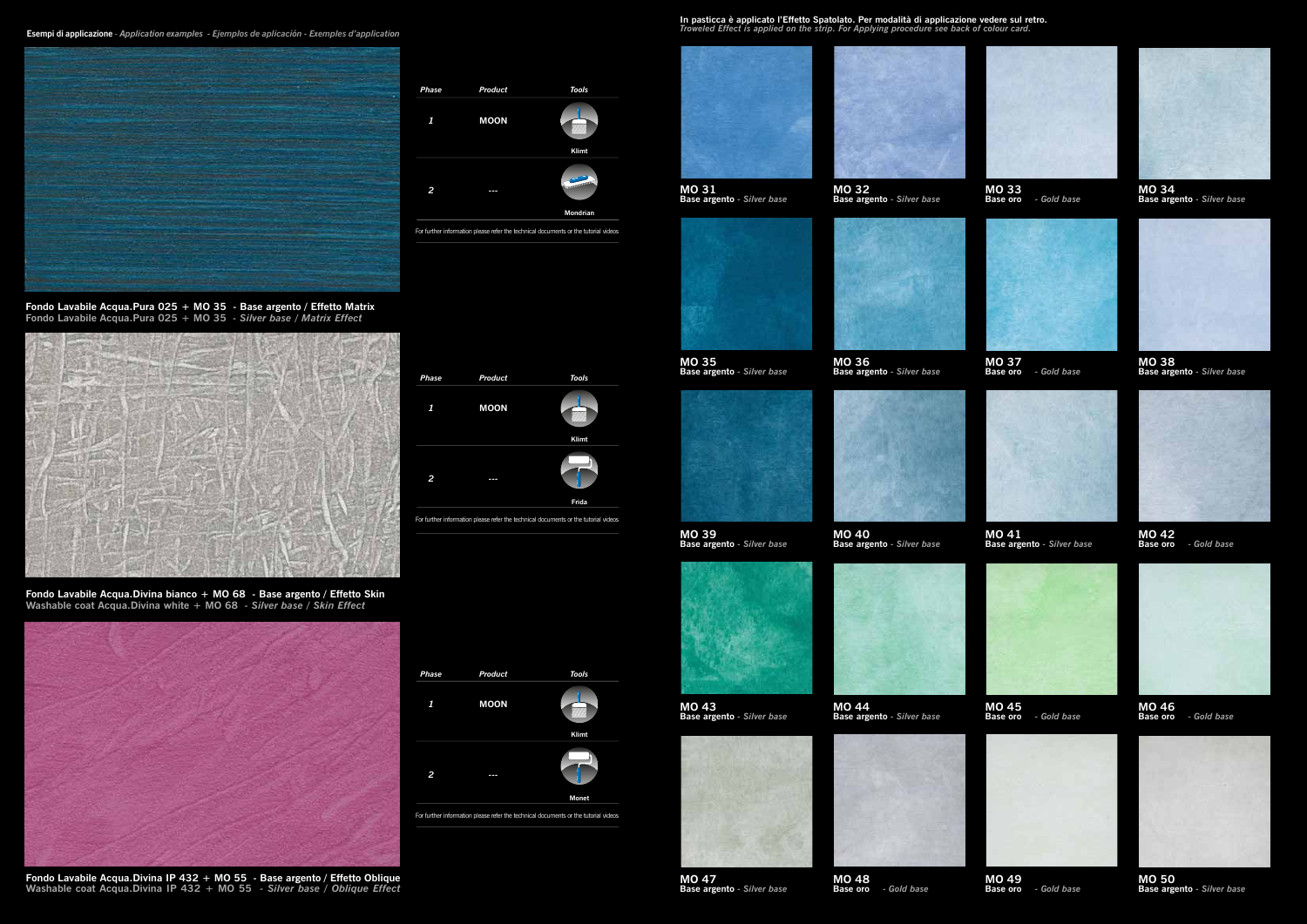

**MO 51 Base argento** *- Silver base*



**MO 53 Base argento** *- Silver base*



**MO 52 Base argento** *- Silver base*



**MO 71 Base oro** *- Gold base*





**MO 72 Base oro** *- Gold base*



**MO 74 Base oro** *- Gold base*



**MO 58 Base oro** *- Gold base*



**MO 55 Base argento** *- Silver base*



**MO 57 Base argento** *- Silver base*



**MO 56 Base oro** *- Gold base*



**MO 75 Base oro** *- Gold base*



**MO 77 Base oro** *- Gold base*



**MO 78 Base oro** *- Gold base*



**MO 59 Base argento** *- Silver base*



**MO 61 Base argento** *- Silver base*

**MO 76 Base oro** *- Gold base*



**MO 79 Base oro** *- Gold base*



**MO 60 Base argento** *- Silver base*



**MO 62 Base argento** *- Silver base*







**MO 82 Base argento** *- Silver base*



**MO 63 Base argento** *- Silver base*

**Base oro** *- Gold base*



**MO 85** 

**MO 65 Base argento** *- Silver base*



**MO 64 Base argento** *- Silver base*





**MO 66 Base argento** *- Silver base*



**MO 83 Base oro** *- Gold base*

**Base oro** *- Gold base*







**MO 86 Base oro** *- Gold base*



**MO 67 Base argento** *- Silver base*

**MO 69 Base argento** *- Silver base*

**MO 68 Base argento** *- Silver base*



**MO 70 Base oro** *- Gold base*



**MO 88 Base argento** *- Silver base*



**MO 89 Base argento** *- Silver base*